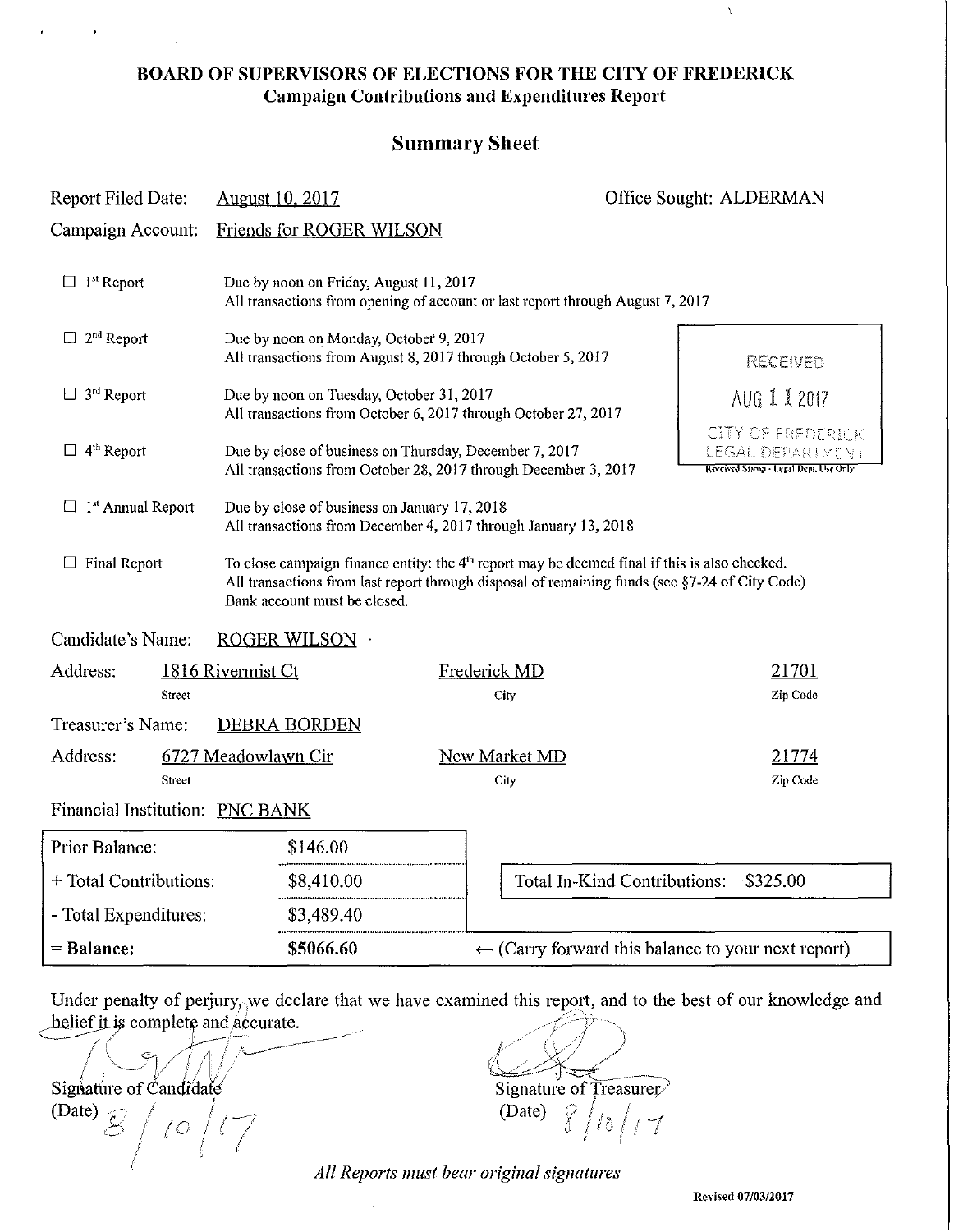Page  $2$  of  $9$ Report Number 1

# **Contributions**

 $\sim$ 

 $\sim 10$ 

| (Do Not Include In-Kind) |  |  |
|--------------------------|--|--|
|--------------------------|--|--|

| Campaign Account: | FRIENDS FOR ROGER WILSON                     |                            |
|-------------------|----------------------------------------------|----------------------------|
| Date              |                                              |                            |
| <b>Received</b>   | <b>Name and Address of Contributor</b>       | <b>Contribution Amount</b> |
|                   | Diane Lewis                                  |                            |
| 3/6/2017          | 1754 Wheyfield Dr                            | \$100                      |
|                   | Frederick, MD 21701                          |                            |
|                   |                                              |                            |
|                   | <b>Edward Burrell</b>                        |                            |
| 2/27/2017         | 1702 Fletchers Dr                            | \$100                      |
|                   | Point of Rocks, MD 21777                     |                            |
|                   |                                              |                            |
|                   | Katrina Bufter                               |                            |
| 4/21/2017         | David Bufter                                 | \$500                      |
|                   | 5382 Stone Rd                                |                            |
|                   | Frederick, MD 21703                          |                            |
|                   | Sharon Timpson                               |                            |
| 4/19/2017         | 413 Carrollton Dr                            | \$100                      |
|                   | Frederick, MD 21701                          |                            |
|                   |                                              |                            |
|                   | <b>Edward Prensky</b>                        |                            |
| 4/9/2017          | Anamaria Pensky                              | \$100                      |
|                   | 200 Stone Spring Ln                          |                            |
|                   | Middletown, MD 21769                         |                            |
|                   |                                              |                            |
| 4/12/2017         | Doris White<br>Frank White                   | \$100                      |
|                   | 6004 Lundgren Dr                             |                            |
|                   | Frederick MD 21701                           |                            |
|                   | Leslie Geiger                                |                            |
| 4/4/2017          | James Bickley                                | \$100                      |
|                   | 205 Grove Blyd                               |                            |
|                   | Frederick, MD 21701                          |                            |
|                   | LeCoast Mack                                 |                            |
| 4/6/2017          | Vernice Mack                                 | \$500                      |
|                   | 5397 Stone Rd                                |                            |
|                   | Frederick, MD 21703                          |                            |
|                   | Donald Linton                                |                            |
| 4/11/2017         | 2631 Mill Race Rd                            | \$250                      |
|                   | Frederick, MD 21701                          |                            |
| 4/5/2017          | Dr. and Mrs. Porcher Taylor Jr.              |                            |
|                   | 1801 Ramblewood Rd                           | \$250                      |
|                   | Petersburg, VA 23805                         |                            |
|                   | Anthony West                                 |                            |
| 4/18/2017         | 5 College Ave, Unit E<br>Frederick, MD 21701 | \$250                      |
|                   | Michael Sowell                               |                            |
| 4/21/2017         | Marsha Mason-Sowell                          | \$50                       |
|                   | 5608 Kara Cir                                |                            |
|                   | Frederick, MD 21703                          |                            |
|                   | <b>TOTAL THIS PAGE</b>                       | \$2,400                    |
|                   |                                              |                            |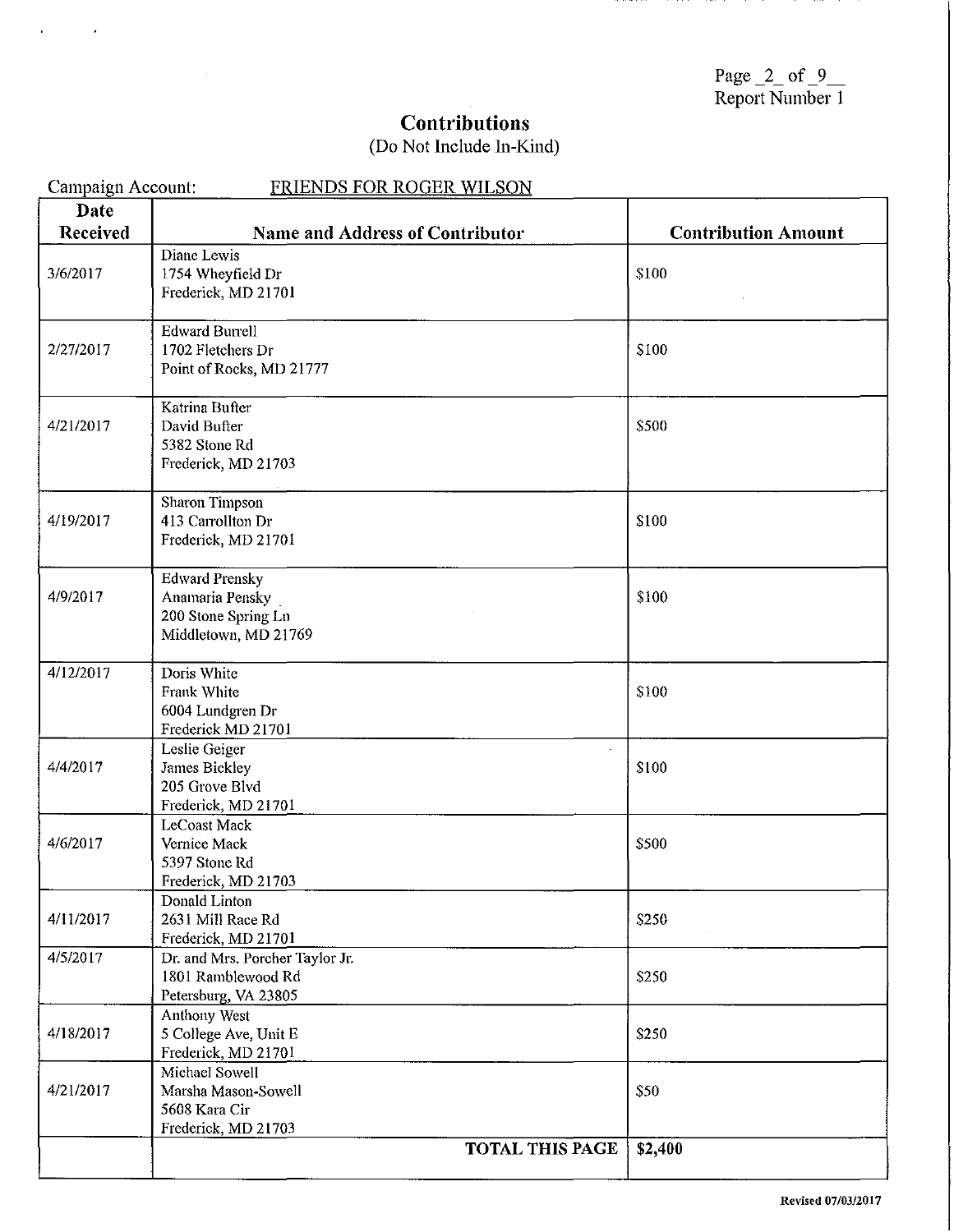|           |                             | PAGE 3 OF 9<br><b>REPORT NUMBER 1</b> |
|-----------|-----------------------------|---------------------------------------|
|           | Terry A. Gales              |                                       |
| 4/17/2017 | Charles H. Gales            | \$100                                 |
|           | 709 Angelwing Ln            |                                       |
|           | Frederick, MD 2170          |                                       |
|           | Alice Clark Hall            |                                       |
|           | William G. Hall             | \$250                                 |
| 4/30/2017 | 1036 Dulaney Mill Dr        |                                       |
|           | Frederick, MD 21702         |                                       |
| 5/9/2017  | Smile N Style               |                                       |
|           | V.Kee, DDS, PA              | \$50                                  |
|           | 4 S. McCain Dr Suite 3      |                                       |
|           | Frederick, MD 21703         |                                       |
| 5/13/2017 | J. Michael Garner           |                                       |
|           | Darlene M. Garner           | \$200                                 |
|           | 5633 Singletree Dr          |                                       |
|           | Frederick, MD 21703         |                                       |
| 5/13/2017 | Thrasher's Cleaning Service |                                       |
|           | 412 Pine Ave                | \$200                                 |
|           | Frederick, MD 21701         |                                       |
| 6/5/2017  | Judith A. Rice              |                                       |
|           | John L. Daniels             | <b>S50</b>                            |
|           | 335 E. 3rd St               |                                       |
|           | Frederick, MD 21701         |                                       |
| 6/6/2017  | Friends of Ron Young        |                                       |
|           | PO Box 724                  | \$100                                 |
|           | Frederick, MD 21705         |                                       |
| 6/21/2017 | <b>Gary Fearnow</b>         |                                       |
|           | 3928 Bretheren Church Rd    | \$500                                 |
|           | Myersville, MD 21773        |                                       |
| 6/13/2017 | <b>Butinsky for BOE</b>     |                                       |
|           | 134 W. Church St            | \$50                                  |
|           | Frederick, MD 21701         |                                       |
| 6/22/2017 | Paul Hugh                   |                                       |
|           | Yulanda Harris Hugh         | \$150                                 |
|           | 426 Mohican Dr              |                                       |
|           | Frederick, MD 21701         |                                       |
| 6/13/2017 | Towanda Bailey              |                                       |
|           | 2614 Warren Way, Unit 3-2   | <b>\$200</b>                          |
|           | Frederick, MD 21701         |                                       |
| 6/20/2017 | Truby LaGarde               |                                       |
|           | John T. Lambertson          | <b>\$50</b>                           |
|           | 15 3rd St                   |                                       |
|           | Frederick, MD 21701         |                                       |
| 6/30/2017 | Darcy Richards              |                                       |
|           | 112 E. 3rd St               | \$50                                  |
|           | Frederick, MD 21701         |                                       |
| 6/27/2017 | Susan Reeder Jessee         |                                       |
|           | 19522 Lappans Rd            | <b>S25</b>                            |
|           | Boonsboro, MD 21713         |                                       |
| 7/2/2017  | Clyde Hicks                 |                                       |
|           | 1004 Rosemont Ave           | <b>S50</b>                            |
|           | Frederick, MD 21702         |                                       |
|           | <b>TOTAL THIS PAGE</b>      | <b>S2025</b>                          |
|           |                             |                                       |
|           |                             |                                       |

 $\ddot{\phantom{a}}$ 

 $\ddot{\phantom{a}}$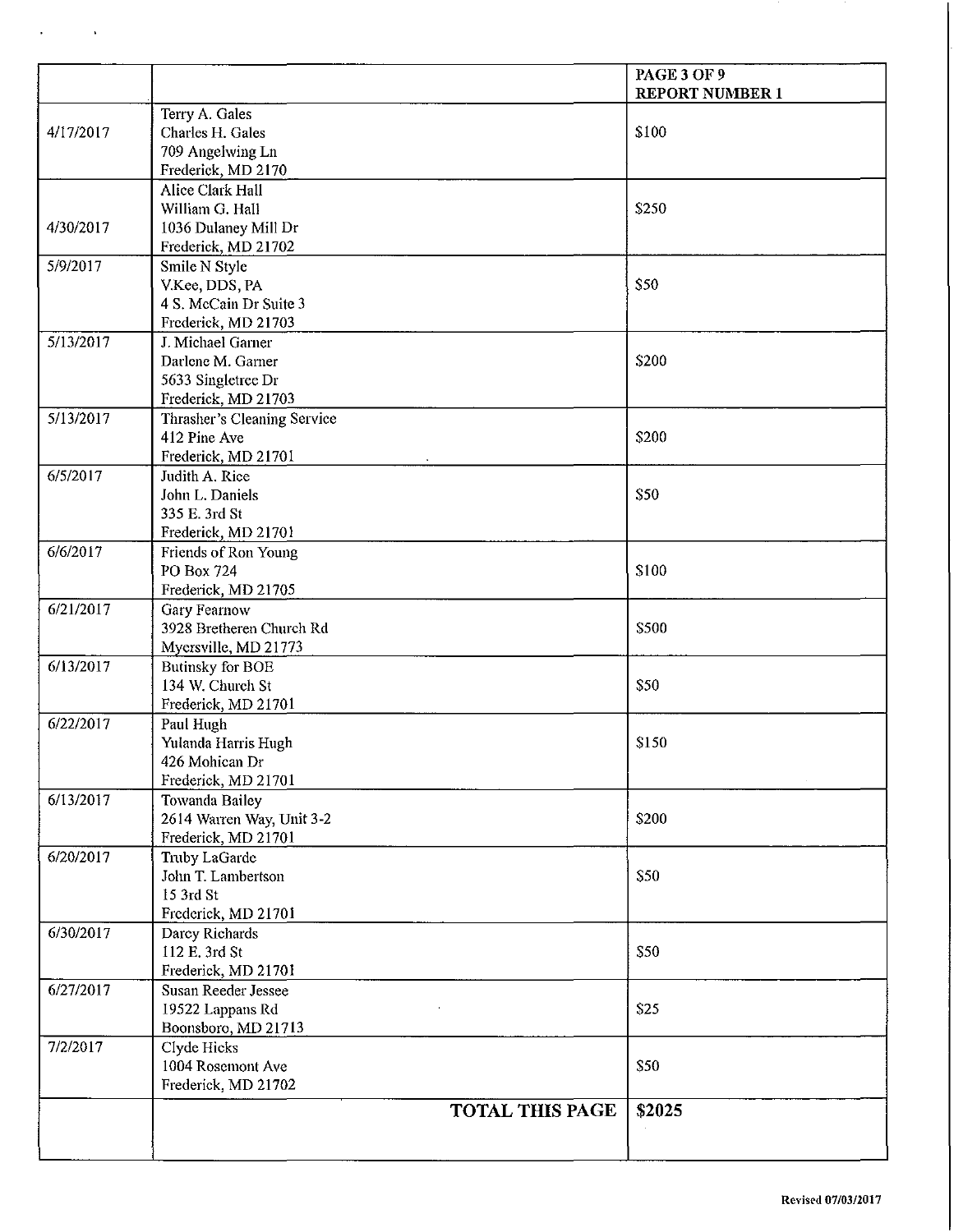|           |                                                                                       | PAGE 4 OF 9<br><b>REPORT NUMBER 1</b> |
|-----------|---------------------------------------------------------------------------------------|---------------------------------------|
| 7/4/2017  | Rev. Dr. J.C. Chandler<br>19306 Jamestown Dr<br>Hagerstown MD 21742                   | \$25                                  |
| 7/4/2017  | Earl H, Robbins Jr.<br>Olivia F. Robbins<br>9921 Ritchie Dr<br>Ijamsville MD 21754    | \$100                                 |
| 7/5/17    | <b>Edward Golian</b><br>Bonnie L. Golian<br>1753 Dearbought Dr<br>Frederick, MD 21701 | \$100                                 |
| 7/4/2017  | William H, Graham<br>Doris L. Graham<br>303 Troon Cir<br>Mt. Airy, MD 21771           | \$200                                 |
| 7/4/2017  | Charles L. Sheppard<br>Pauletta R. Sheppard<br>7804 Lois Ct<br>Adamstown MD 21710     | \$500                                 |
| 7/5/2017  | Kenneth Oldham<br>3803 Pippens Pl<br>Point of Rocks MD 21777                          | \$50                                  |
| 7/8/2017  | Margaret Nusbaum<br>802 Shawnee Dr<br>Frederick MD 21701                              | \$100                                 |
| 7/9/2017  | Khea Johnson<br>2107 Paxton Terr<br>Frederick, MD 21701                               | \$15                                  |
| 7/11/2017 | Maurice Weldon Daugherty<br>Diane Daugherty<br>111 Record St<br>Frederick MD 21701    | \$100                                 |
| 7/12/2017 | <b>Richard Sandy</b><br>7836 Black Rd<br>Thurmont MD 21788                            | \$100                                 |
| 7/12/2017 | Mary T. Mayhew<br>2427 Bear Rd<br>Frederick, MD 21701                                 | \$100                                 |
| 7/13/2017 | Ann W. Mondello<br>2651 Monocacy Ford Rd<br>Frederick MD 21701                        | \$50                                  |
| 7/14/2017 | Noah T. Jefferson<br>Marjorie L. Jefferson<br>404 Geronimo Ct<br>Frederick, MD 21701  | \$25                                  |
| 7/15/2017 | Ruth Collins Dredden<br>8220 Greenvale Dr<br>Frederick MD 21702                       | \$25                                  |
| 7/20/2017 | William Karen Ruehl Family Trust<br>3967 Wistman Lane<br>Myersville MD 21773          | \$100                                 |
|           | <b>TOTAL THIS PAGE</b>                                                                | \$1590                                |

 $\Delta$ 

 $\hat{\mathbf{r}}$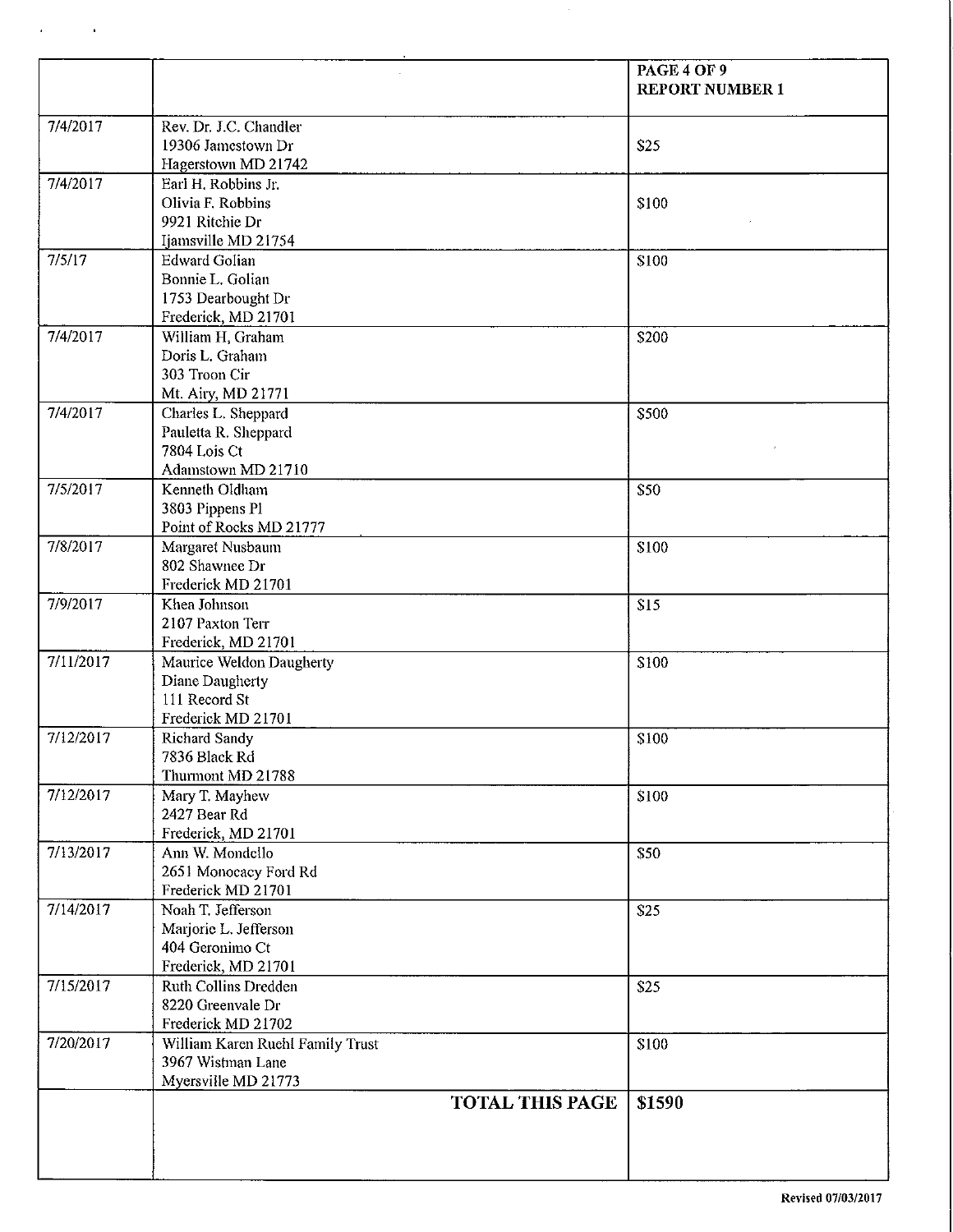|           |                                              | <b>PAGE 5 OF 9</b>     |
|-----------|----------------------------------------------|------------------------|
|           |                                              | <b>REPORT NUMBER 1</b> |
| 7/20/2017 | Leland Robinson<br>Linda Robinson            | \$50                   |
|           | 2608 Monocacy Ford Rd                        |                        |
|           | Frederick MD 21701                           |                        |
| 7/24/2017 | Mary A Graham                                | <b>S50</b>             |
|           | 2530 Island Grove Rd                         |                        |
|           | Frederick MD 21701                           |                        |
| 7/26/2017 | Alfred P. Shockley                           | \$1000                 |
|           | Patricia A. Shockley                         |                        |
|           | 2516 Angel Ave                               |                        |
|           | Frederick MD 21702                           |                        |
| 7/26/2017 | Jan H Gardner                                | \$200                  |
|           | John H Gardner                               |                        |
|           | 6102 Fieldcrest Dr                           |                        |
|           | Frederick MD 21701                           |                        |
| 7/24/2017 | <b>Annette Breiling</b>                      | \$50                   |
|           | 3300 Lowell Rd                               |                        |
|           | Ijamsville MD 21754                          |                        |
| 7/24/2017 | Jeanne Warfield                              | \$25                   |
|           | 20 E 9th St                                  |                        |
|           | Frederick MD 21701                           |                        |
| 7/24/2017 | Jason Lee                                    | \$100                  |
|           | 8420 Gas House Pike<br>Unit E                |                        |
|           | Frederick MD 21701                           |                        |
| 7/25/2017 | Rose Chaney                                  | \$50                   |
|           | 6 S Pendleton Ct                             |                        |
|           | $\mathbf{L}$<br>Frederick MD 21701           |                        |
| 7/30/2017 | Thomas Gill                                  | \$100                  |
|           | 2511 Waterside Dr                            |                        |
|           | Frederick, MD 21701                          |                        |
| 7/31/2017 | <b>Eugene Stanton</b>                        | \$50                   |
|           | 1700 Fletchers Dr                            |                        |
|           | Point of Rocks MD 21777                      |                        |
| 7/27/2017 | Joseph Volz                                  | \$25                   |
|           | Katharine Byrd                               |                        |
|           | 2500 Waterside Dr                            |                        |
|           | <b>Unit 116</b>                              |                        |
|           | Frederick MD 21701                           |                        |
| 8/1/2017  | Dr. Kenneth P. Kerr                          | \$50                   |
|           | 7412 Skyline Dr                              |                        |
|           | Frederick, MD 21702                          |                        |
| 8/1/2017  | William Arrington<br>6405 Whistling Wind Way | \$100                  |
|           | Mt Airy MD 21771                             |                        |
| 8/3/2017  | Kathy Rossen                                 | <b>S25</b>             |
|           | 227 E. Fifth St                              |                        |
|           | Frederick, MD 21701                          |                        |
| 8/3/2017  | <b>Emily Roy</b>                             | \$20                   |
|           | 354 Catoctin Ave                             |                        |
|           | Frederick MD 21701                           |                        |
| 8/5/2017  | David Bufter                                 | \$500                  |
|           | Kate Bufter                                  |                        |
|           | 5382 Stone Road                              |                        |
|           | Frederick, MD 21703                          |                        |
|           | <b>TOTAL THIS PAGE</b>                       | \$2,395.00             |

 $\overline{\phantom{a}}$ 

 $\sim$   $\alpha$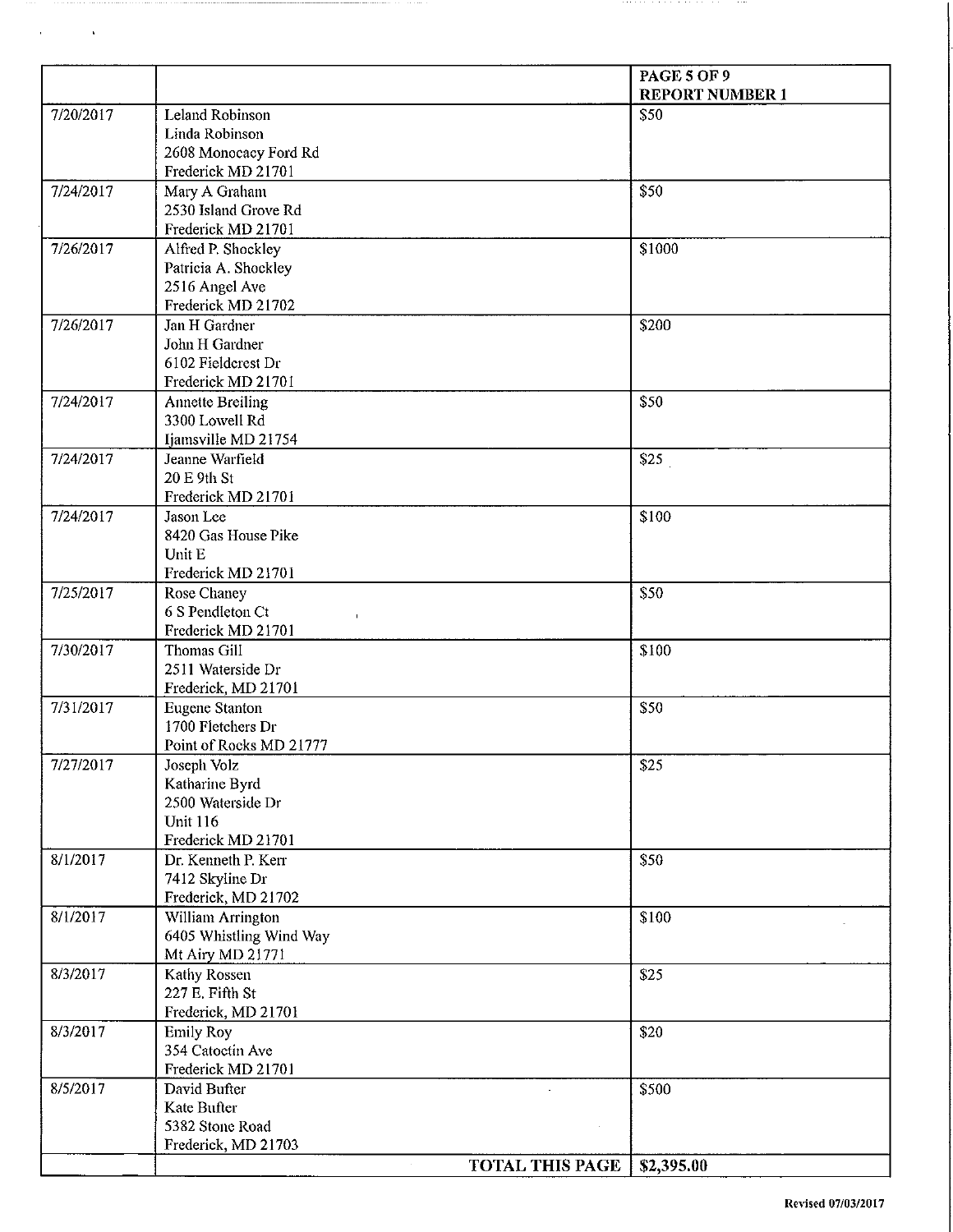|                            | PAGE 6 OF 9<br><b>REPORT NUMBER 1</b> |  |
|----------------------------|---------------------------------------|--|
| <b>TOTAL CONTRIBUTIONS</b> | \$8,410.00                            |  |

J,

 $\ddot{\phantom{a}}$ 

 $\ddot{\phantom{a}}$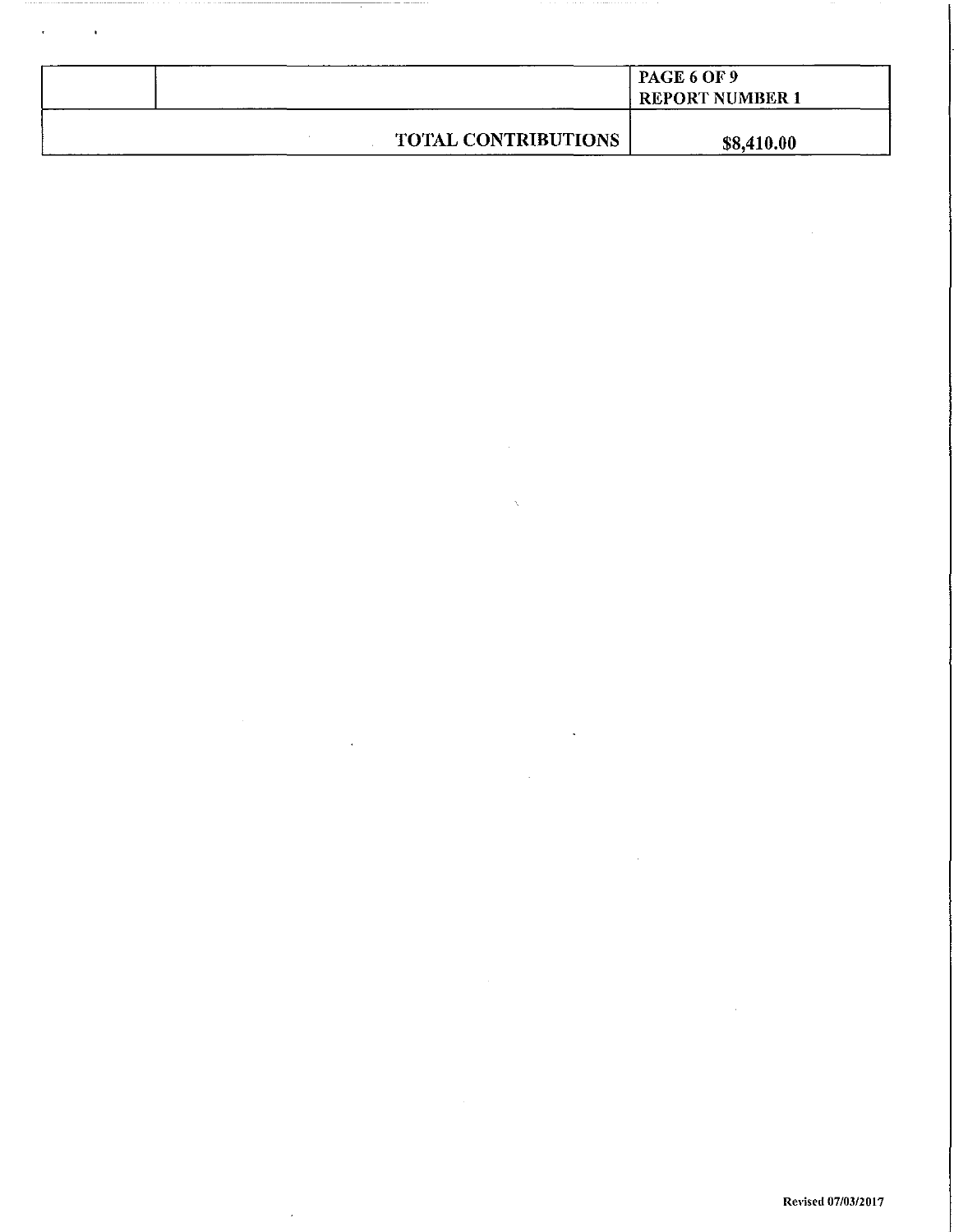Page  $7$  of  $9$ Report Number 1

# **Expenditures**

## Campaign Account: FRIENDS for ROGER WILSON

 $\bar{\mathcal{A}}$ 

 $\overline{1}$ 

 $\ddot{\phantom{a}}$ 

| Date      | Name and Address of Payee    | <b>Nature of Expenditure</b>                                                         | <b>Amount</b>                  |
|-----------|------------------------------|--------------------------------------------------------------------------------------|--------------------------------|
| 1/3/2017  | <b>PNC Bank</b>              | <b>Bank</b> fee                                                                      | \$14.00                        |
| 2/1/2017  | <b>PNC Bank</b>              | <b>Bank</b> fee                                                                      | \$14.00                        |
| 3/1/2017  | $\sim$<br><b>PNC Bank</b>    | Bank fee                                                                             | \$14.00                        |
| 4/3/2017  | <b>PNC Bank</b>              | Bank fee                                                                             | \$14.00                        |
| 5/1/2017  | PNC Bank                     | Bank fee                                                                             | \$14.00                        |
| 5/25/2017 | PNC Bank                     | Check Printing Fee                                                                   | \$72.77                        |
| 6/1/2017  | PNC Bank                     | Bank fee                                                                             | \$2.00<br>$\ddot{\phantom{a}}$ |
| 6/9/2017  | Maryland Democratic Party    | VAN Access fee                                                                       | \$300.00                       |
| 6/26/2017 | Red Dove Events and Services | Campaign Kickoff Event                                                               | \$506.00                       |
| 6/26/2017 | TXTDesign                    | Campaign business cards, logo<br>design, banners, stickers, letterhead<br>& printing | \$874.50                       |
| 6/27/2017 | Paypal                       | <b>Transaction Fee</b>                                                               | \$1.03                         |
| 7/2/2017  | Paypal                       | <b>Transaction Fee</b>                                                               | \$1.75                         |
|           |                              | <b>TOTAL THIS PAGE</b>                                                               | \$1,828.05                     |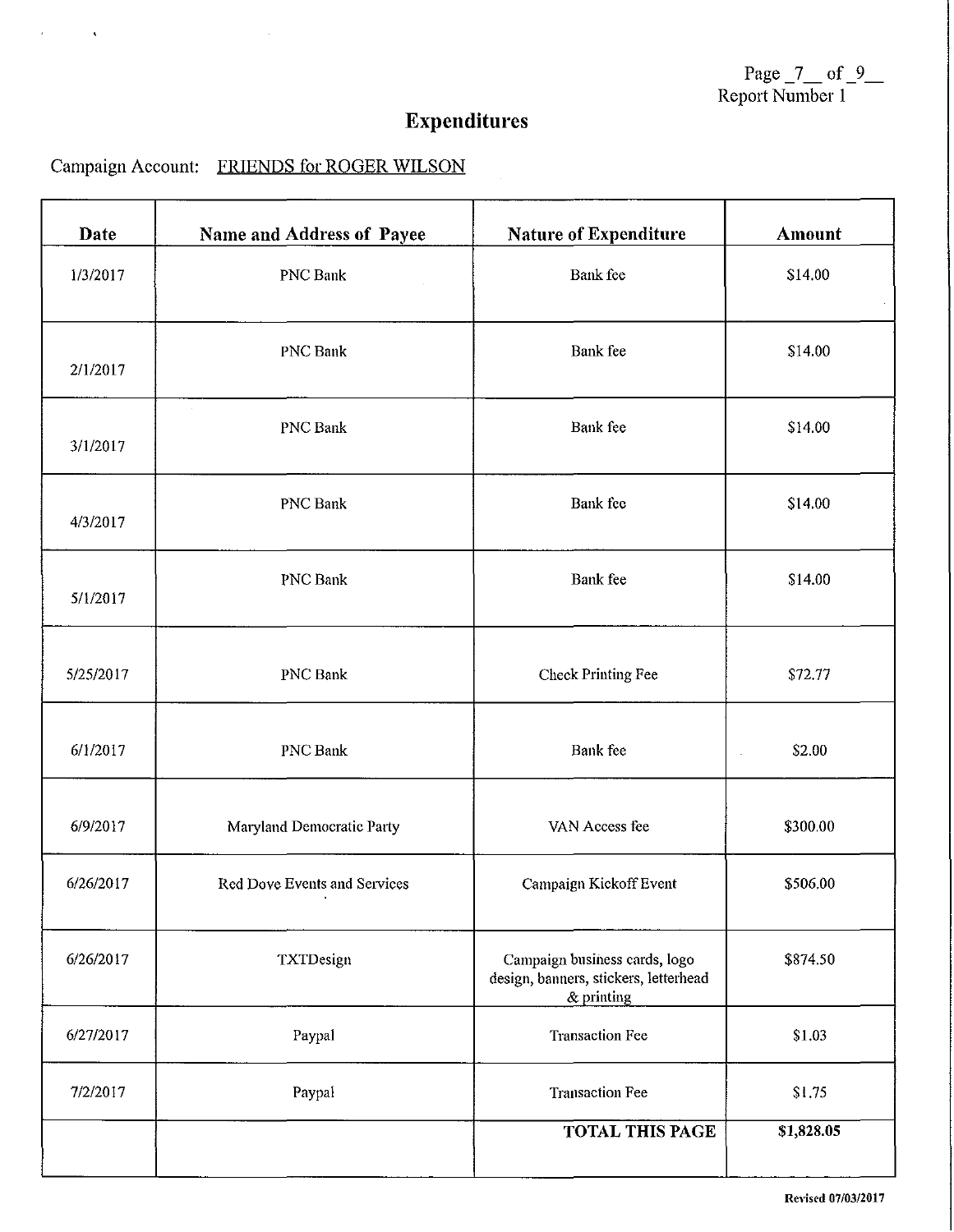|           |                          |                                                               | <b>PAGE 8 OF 9</b><br><b>REPORT NUMBER 1</b> |
|-----------|--------------------------|---------------------------------------------------------------|----------------------------------------------|
| 6/25/2017 | Iva Ambush               | Entertainment for 4th of July Event<br>(half payment/deposit) | \$325                                        |
| 6/30/17   | Roger Wilson (candidate) | Reimbursement for Invoice #26871<br>(signs)                   | \$442.66                                     |
| 7/5/2017  | Paypal                   | <b>Transaction Fee</b>                                        | \$1.75                                       |
| 7/8/2017  | Paypal                   | <b>Transaction Fee</b>                                        | \$3.20                                       |
| 7/9/2017  | Paypal                   | <b>Transaction Fee</b>                                        | \$0.74                                       |
| 7/24/2017 | Paypal                   | <b>Transaction Fee</b>                                        | \$1.03                                       |
| 7/24/2017 | Paypal                   | <b>Transaction Fee</b>                                        | \$3.20                                       |
| 7/24/2017 | TXTDesign                | Printing                                                      | \$429.30                                     |
| 7/24/2017 | Roger Wilson (candidate) | Reimbursement for Invoice #26946<br>(signs)                   | \$442.66                                     |
| 7/25/2017 | Paypal                   | <b>Transaction Fee</b>                                        | \$1.75                                       |
| 7/30/2017 | Paypal                   | <b>Transaction Fee</b>                                        | \$3.20                                       |
| 7/31/2017 | Paypal                   | <b>Transaction Fee</b>                                        | \$1.75                                       |
| 8/1/2017  | Paypal                   | <b>Transaction Fee</b>                                        | \$3.20                                       |
| 8/3/2017  | Paypal                   | <b>Transaction Fee</b>                                        | \$1.03                                       |
| 8/3/2017  | Paypal                   | <b>Transaction Fee</b>                                        | \$.88                                        |
|           |                          | <b>TOTAL THIS PAGE</b>                                        | \$1,661.35                                   |
|           |                          | <b>TOTAL EXPENDITURES</b>                                     | \$3,489.40                                   |

 $\sim 10$ 

 $\mathcal{L}^{\text{max}}(\mathbf{r})$  , where  $\mathcal{L}^{\text{max}}(\mathbf{x})$